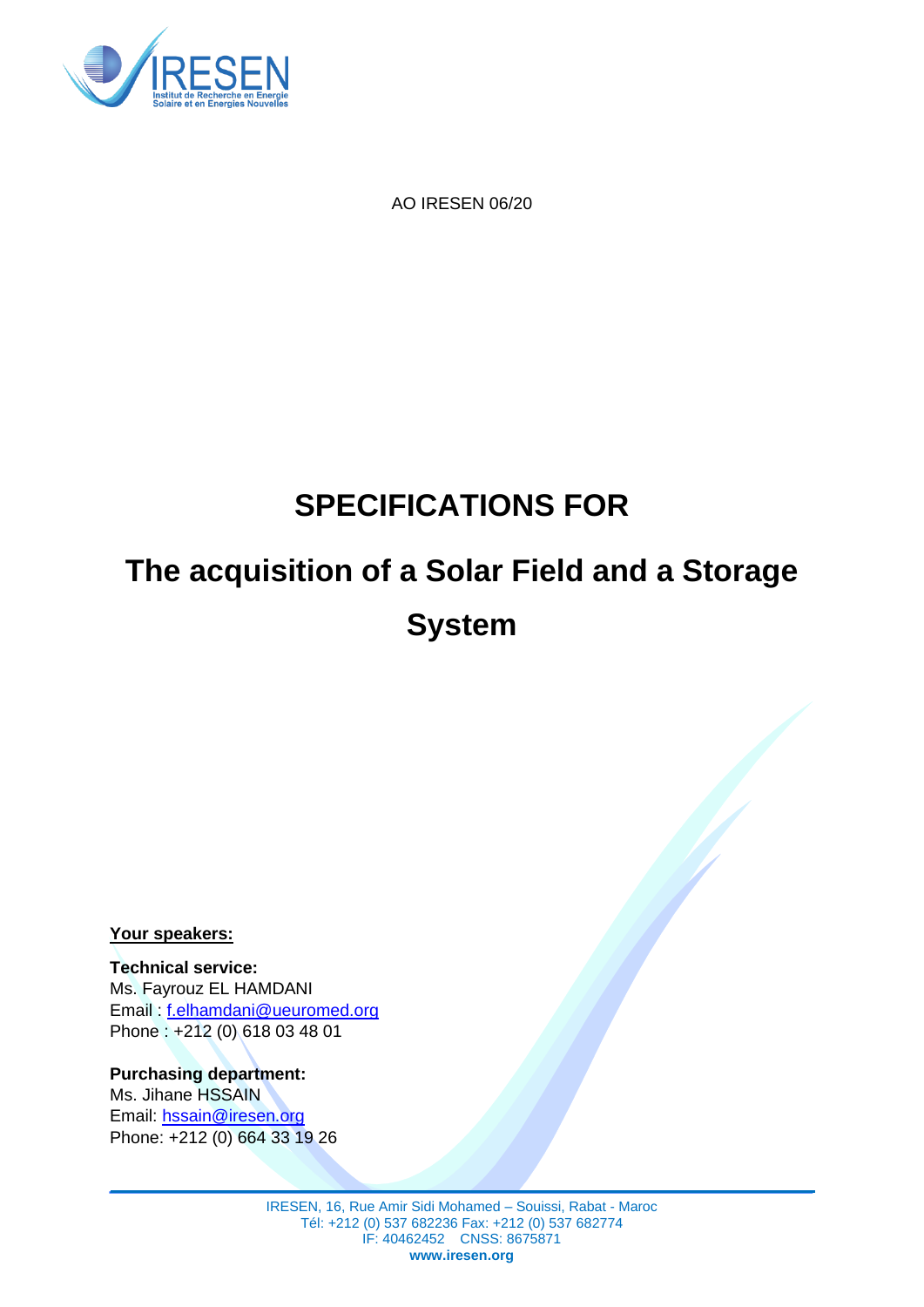

#### **CHAPTER I: CONDITIONS**

#### **ARTICLE 1: OBJECT**

The purpose of this consultation is the acquisition of a solar field and a storage system with a capacity of 25kWth which is mainly dedicated to the production of electricity. This unit will be coupled to a desalination process by exploiting the plant's residual energy to separate the draw solution drain from the forward osmosis desalination process. The desired solar field uses parabolic trough technology and molten salt storage system and will be installed in the Euromed University of Fez. This pilot unit is part of a research project and will subsequently be used to analyze the performance and profitability of the project.

#### **ARTICLE 2: REFERENCE DOCUMENTS**

#### **2.1 Law**

The contract resulting from this tender will be subject to Moroccan law.

Any disagreement between IRESEN and the Provider shall be settled amicably by cooperation between the two parties; otherwise, litigation will be submitted to the competent court in Rabat unless specific clauses figure in the selling engagement of the supplier, in which case they shall prevail.

#### **2.2 Contractual Documents**

The obligation of the supplier for the performance of works that are the subject of this Tender will result in the whole constituent pieces of the engagement designated as bellow:

\*The contract concluded with its annexes and amendments

\*This Document

\*The orders

\*The submission and, where necessary annexes

After its notification, the engagement will be able to be modified only by amendments or letter exchanges accepted by both contracting sides.

## **ARTICLE 3: DEADLINE AND PLACE OF SUBMISSION OF TENDER**

Tenders must be submitted according to conditions and delays planned by these specifications to the purchasing department by **December 8 th, 2021 before 12 PM GMT.**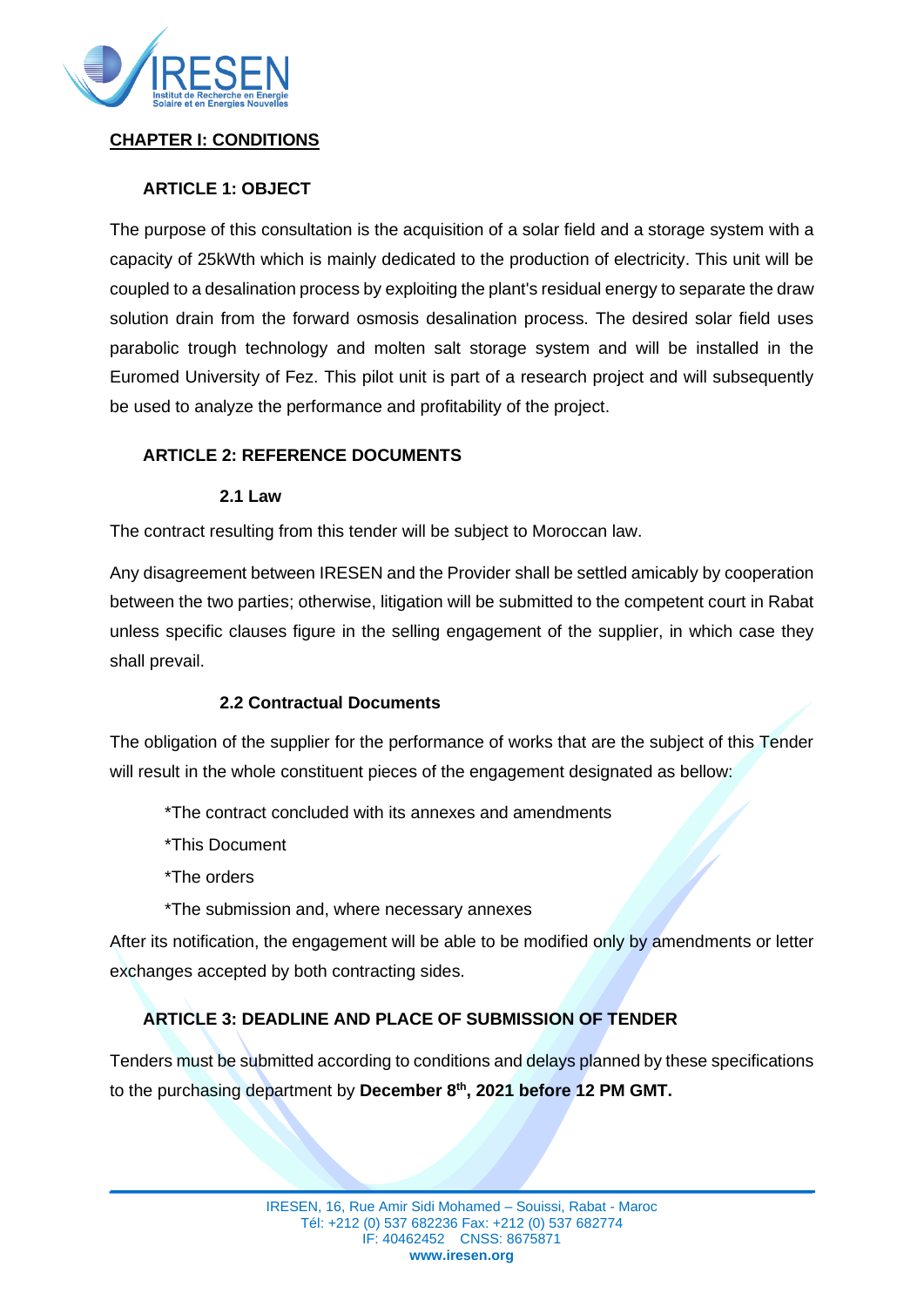

**Foreign suppliers must establish a price quotation according to the Incoterm DAP University Euro-Méditeranéenne in Fès, disaggregating the cost of transporting the equipment.**

**Local suppliers must be able to submit a proposal including the shipping. This latter is their responsibility to the delivery place: University Euro-Méditeranéenne in Fès.**

**As an institute, IRESEN benefits from the UNESCO exemption of customs duties. So, Moroccan companies can submit a proposal without customs duties.**

#### **ARTICLE 4: SUBMISSION FOLDER**

Any tenderer is required to present a folder of submission containing:

#### 4.1. ADMINISTRATIVE FILE:

This folder must contain:

- A declaration on honor
- Excerpt of K-BIS or the certificate of registration in the commercial register for persons subject to the obligation to register in accordance with the legislation in force
- A certificate or its certified copy of the original issued less than a year ago by the competent administration of the place of taxation certifying that the competitor is in a regular tax situation. This certificate must mention the activity under which the competitor is taxed;
- Company presentation
- The document or documents justifying the powers conferred on the person acting on behalf of the tenderer
- These specifications initialed, signed and sealed

#### 4.2. TECHNICAL OFFER

The supplier's technical offer must comply with, or exceed, the specifications described in article 6 "Tasks and deliverables".

The technical offer must also include the references of the tenderer.

## 4.3. FINANCIAL OFFER

The detailed price schedule must be clearly specified.

The offer presented by each tenderer is put in a signed and sealed envelope. This folder contains three (03) envelopes: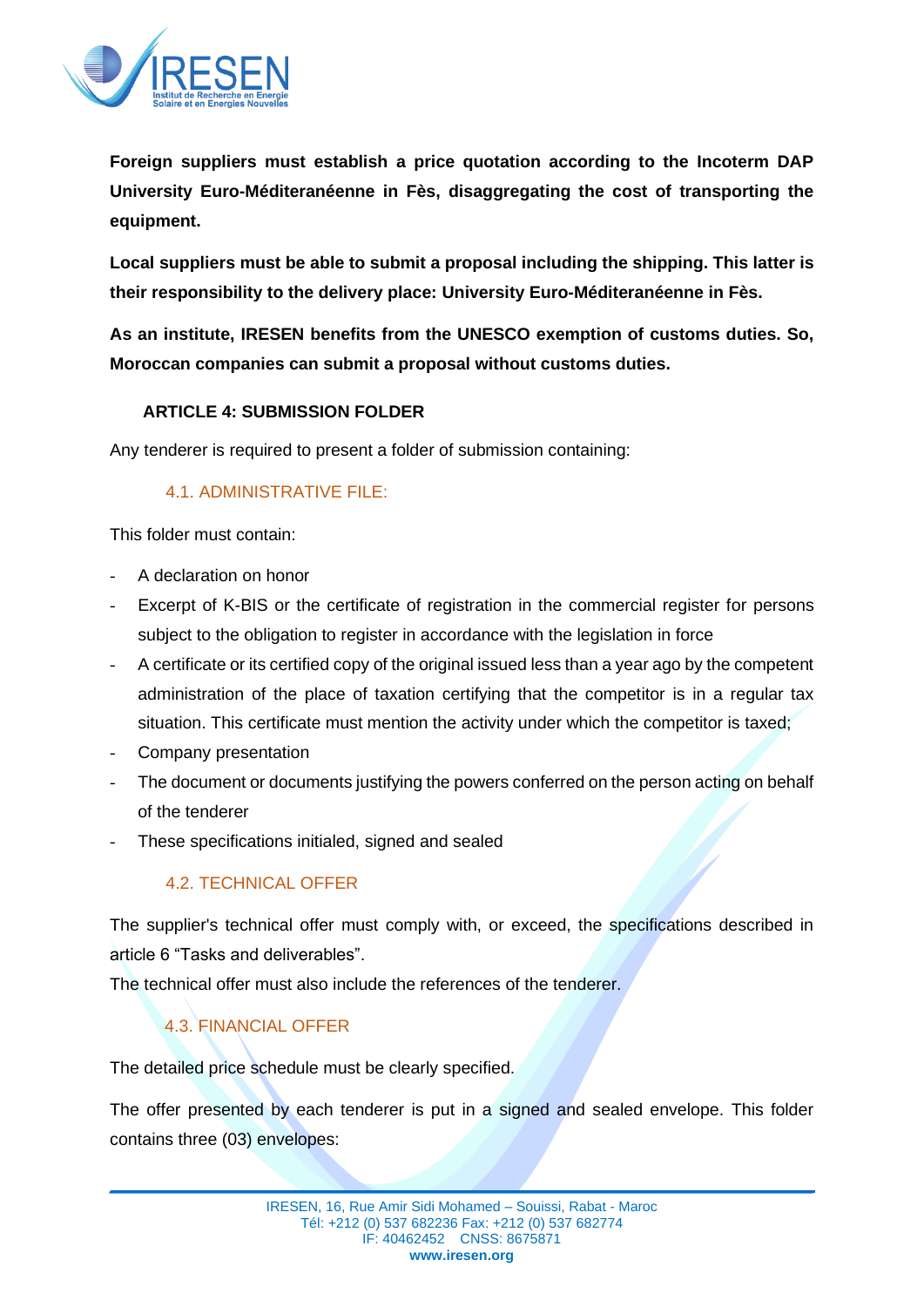

- The first envelope: the administrative file. This envelope must be sealed and show, in addition to the information on the envelope, the mention "Administrative file".

- The second envelope: contains the technical offer. This envelope must be sealed and bear, in addition to the indications on the envelope, the words "Technical Offer".

- The third envelope: contains the tenderer's financial offer. This envelope must be sealed and bear, in addition to the information on the envelope, the words "Financial Offer".

#### **ARTICLE 5: PROCEDURE FOR AWARDING**

This consultation will be sold following the needs of IRESEN. The supplier will be chosen based on the equipment's quality, the respect of the formulated needs in article 6 and the financial offer;

#### **CHAPITRE II: SCOPE OF DELIVERY**

#### **ARTICLE 6: CHARACTERISTICS AND TECHNICAL SPECIFICATIONS**

The solar field unit under consideration consists of:

- Parabolic trough mirrors, absorber tube and the support structure
- Hydraulic drive units
- Pipes, hoses, valves and insulation
- Temperature, pressure and flow sensors
- Thermal oil treatment unit, expansion tanks and pumps
- Thermal oil (HTF) for solar field
- Thermal storage tank
- Mirror cleaning equipment

The technical specifications of the overall solar field unit are mentioned in table 1.

| Equipment           | Specifications     | Values              |
|---------------------|--------------------|---------------------|
| Collectors          | Inlet temperature  | 156.55°C            |
|                     | Outlet temperature | 260-300°C           |
|                     | Pressure           | $< 9$ bar           |
|                     | Aperture area      | $60.3 \text{ m}^2$  |
|                     | Thermal power      | 24.63kWth           |
|                     | Land area          | $84.42 \text{ m}^2$ |
| Heat transfer fluid | Type               | Therminol vp1       |

#### *Table 1: Technical specifications of the solar field*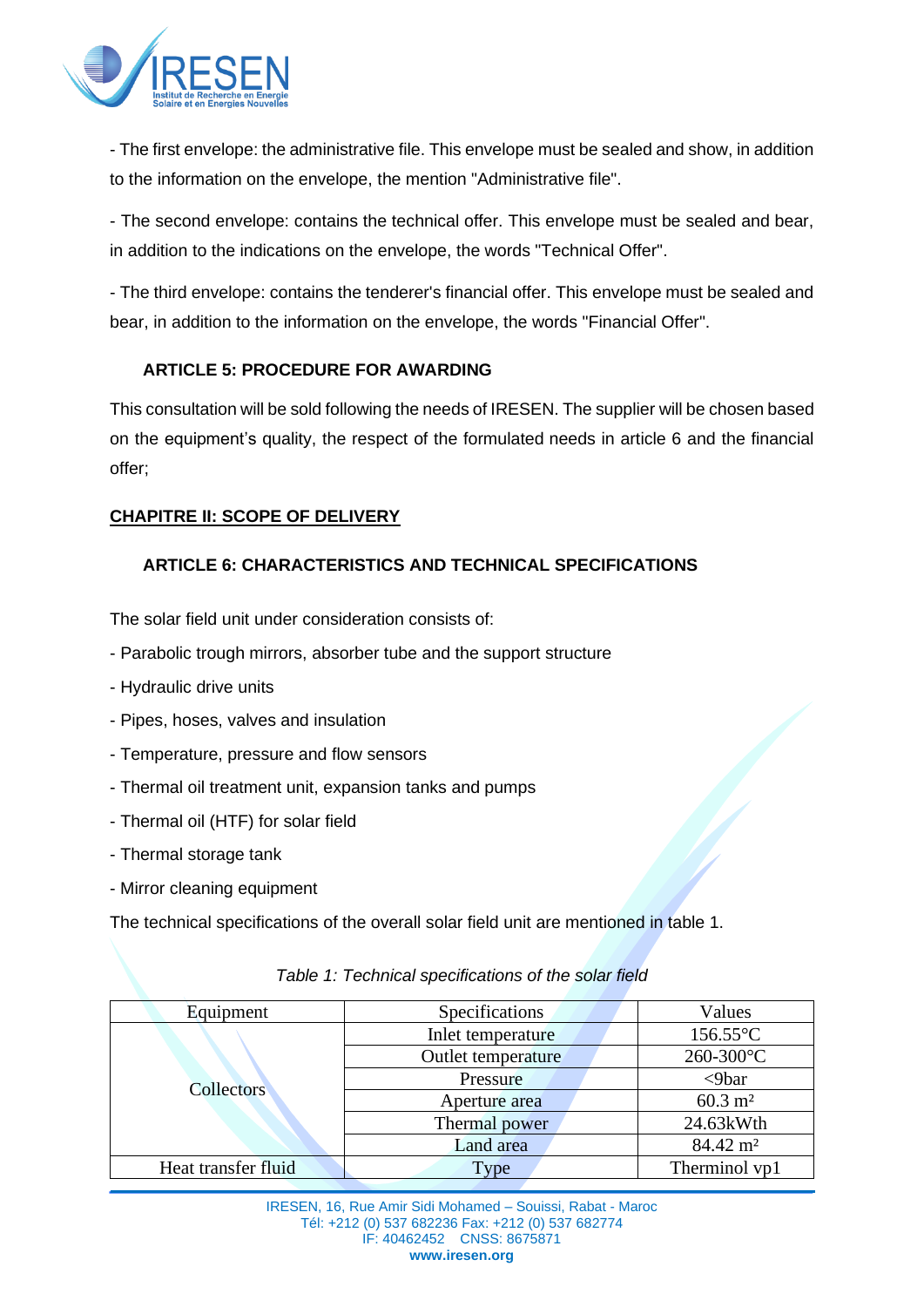

| Storage system | Storage fluid            | Molten salt |
|----------------|--------------------------|-------------|
|                | Stored energy            | 98.52kWh    |
|                | <b>Operational hours</b> |             |

The services to be provided by the manufacturer are:

- Assembly, installation and commissioning of the plant
- Training for operators
- Maintenance and instruction manuals
- Packaging ocean freight shipment
- Shipping and transportation
- Periodic inspection

#### **ARTICLE 7: WARRANTY PERIOD**

The equipment and all accessories are warranted on the university facilities in Fès for **two years** starting from the end of installation, including spare parts and labor;

#### Spare parts:

The system should be delivered with spare parts deemed necessary for use of at least 1 year.

#### **ARTICLE 8: MAINTENANCE**

The offer must contain 3 years maintenance contract after the warranty period, containing:

- Annual Preventive Maintenance Visit
- Spare parts
- Telephonic support and advice
- Annual software update
- Travel

All services and parts mentioned above will have to be delivered in the university facilities in Fès (transport and accommodation costs on the supplier's charges).

During the warranty period and maintenance engagement, the whole fees will be charged on the supplier or its representative and include supply of spare parts, labor and transportation fees, accommodation and living expenses.

# **ARTICLE 9: INSTALLATION AND COMMISSIONING**

All the elements required for the installation of the equipment and for its commissioning must be provided by the supplier. Installation, commissioning, good performance and training must be carried out within the deadlines mentioned in Article 12 of these specifications, with the consequences mentioned in case of non-respect of deadlines.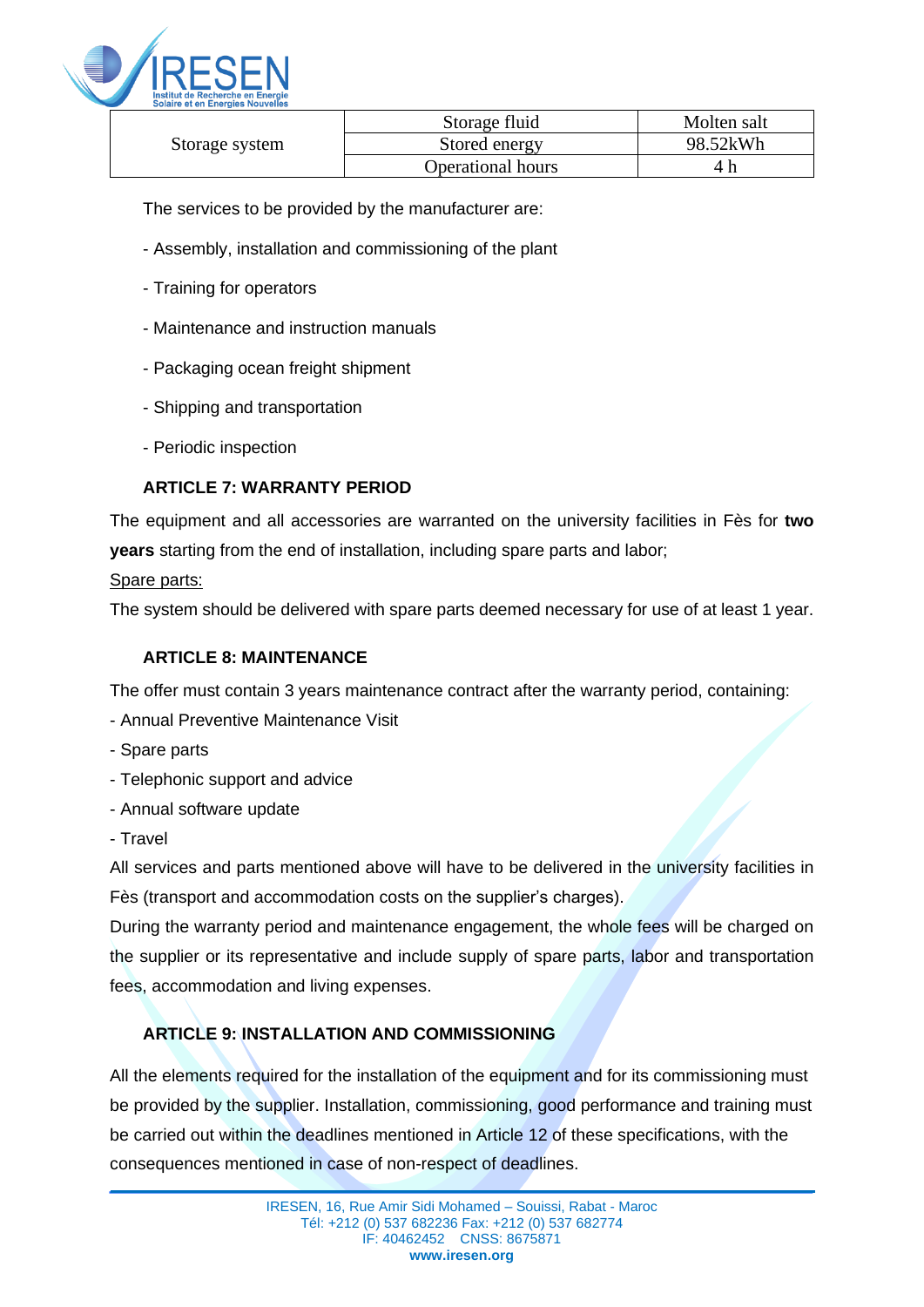

#### **ARTICLE 10: TRAINING**

The training must be provided by the installation engineer in the University Euro-Méditerranéenne in Fès on the supplier's charges.

#### **ARTICLE 11: TECHNICAL DOCUMENTATION**

The supplier commits to provide, upon delivery, all the necessary documentation for the use, repair and all the technical documentation of the system including the usage software in English, and if available, in French as well as all calibration certificates for all the components of the apparatus.

#### **ARTICLE 12: TERMS AND EXECUTION CONDITIONS**

The equipment must be delivered within a maximum period of 3 months from receipt of the purchase order.

If the delivery delay is other than 3 months, it must be specified on the offer.

#### **ARTICLE 13: LATE PENALITIES**

In case of exceeding the execution time specified in article 12, the supplier is liable to a penalty of 1‰ of the contract amount per day of late, with a maximum cumulative flat rate of 10% of the engagement amount, beyond which are applied dispositions of article 17.

#### **ARTICLE 14: RECEPTION – VERIFICATION**

#### **a) Verification**

The verification of the equipment subject of this order will take place in the university; they will be performed under the supervision of the project leader.

No delivery even if partial is accepted if the whole equipment does not respect the order form.

#### **b) Reception**

The reception and installation of the device with all its components must be done within a period not exceeding one month (30 days).

The final acceptance will be pronounced with the university satisfaction according to the following points:

- Installation of the main equipment and its accessories
- Verification of the conformity of the whole equipment with the purchase order